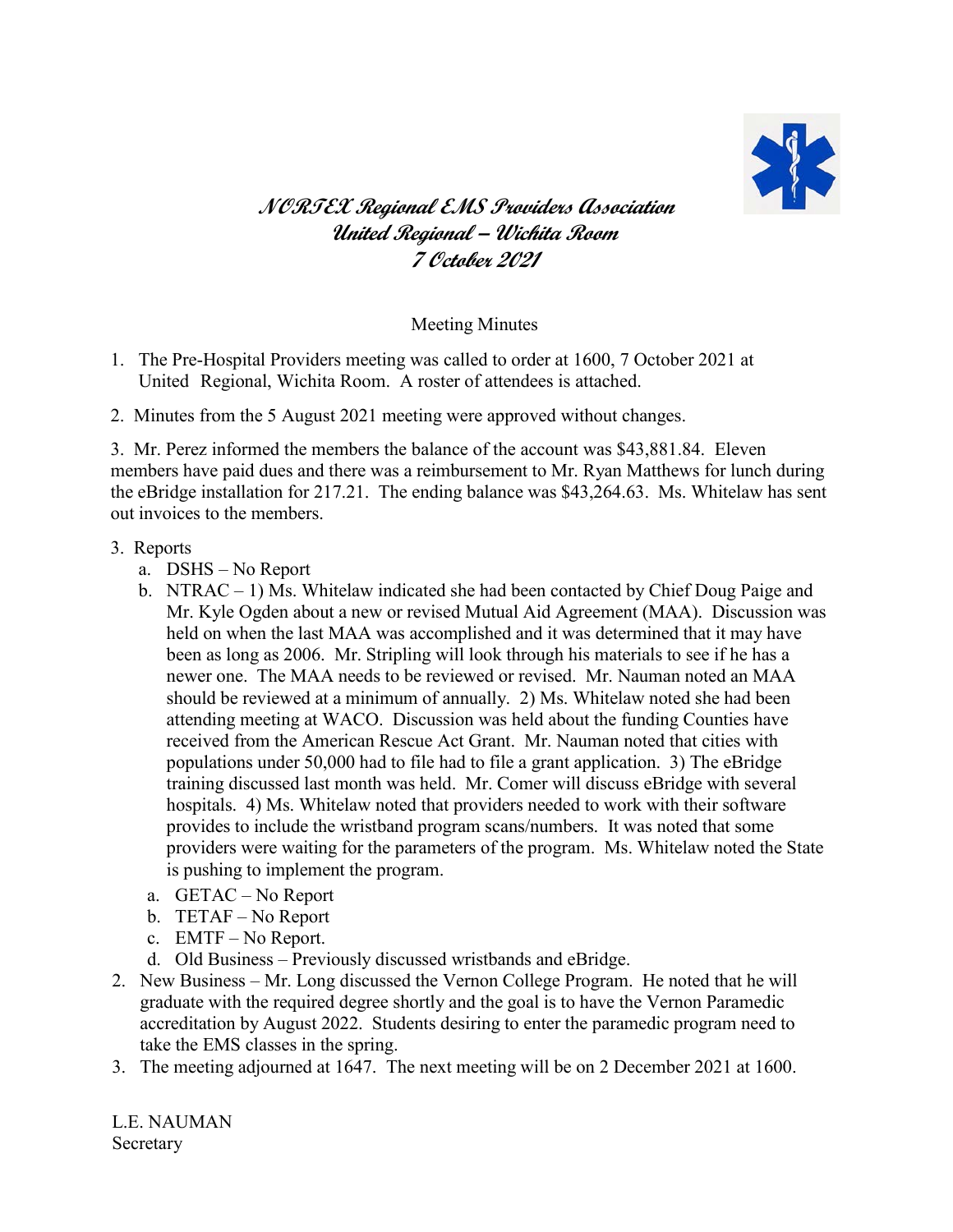## Pre-Hospital Providers 7 October 2021

| <b>Last Name</b> | <b>First Name</b>    | <b>Service</b>                             | Initials | <b>Email Address</b>                                   |
|------------------|----------------------|--------------------------------------------|----------|--------------------------------------------------------|
| Deason           | <b>Brian</b>         | Air Evac                                   |          | brian.deason@air-evac.com                              |
| <b>Edwards</b>   | Wes                  | <b>Nocona EMS</b>                          |          | wedwards@noconageneral.com                             |
| Fouse            | Dale                 | <b>Hardeman County EMS</b>                 |          | dfouseems@co.hardeman.tx.us                            |
| Pankonien        | Eric                 | <b>AMR</b>                                 |          | eric.pankonien@gmr.net                                 |
| Hall             | Mike                 | <b>CCMH EMS</b>                            |          |                                                        |
| Hoffman          | Kenny                | AMR                                        |          | kenny.hoffman@amr.net                                  |
| Martin           | Cassandra            | <b>CCMH EMS</b>                            |          | cmartin@ccmhospital.com                                |
| <b>Mitschke</b>  | Leslie               | Crowell                                    |          | Texasmedic 874@hotmail.com                             |
| Moore            | Joel                 | <b>Bowie</b>                               |          | birddog907@hotmail.com                                 |
| Nauman           | Len                  | Burkburnett VFD / Wichita Co<br><b>EMO</b> |          | len.nauman@co.wichita.tx.us                            |
| Perez            | John H, Jr           | <b>Electra EMS</b>                         | ⊃.       | john.perez@electrahospital.com                         |
| <b>Reeves</b>    | Quentin              | <b>Faith EMS</b>                           |          | Qreaves@fchtexas.com                                   |
| Sheppard.        | Russell <sub>m</sub> | WEFB-                                      |          | russell.sheppard@wichitafallstx.gov                    |
| Simmons.         | Eoster.              | P.K. Westlake Vol EMS                      |          | foster76450@yahoo.com                                  |
| Sutton           | Bruce-               | <b>Olney EMS / Foving FRD</b>              |          | bruce.olney@yahoo.com                                  |
| Whitelaw         | Melissa              | <b>NTRAC</b>                               | Ma       | melissa.whitelaw@ntrac.org                             |
| Stripling        | M.W.                 | Seymour / Baylor County EMS                |          | sbcems38@yahoo.com                                     |
| Hudson           | Kelly                | <b>FCH EMS</b>                             |          | khudson@fchtexas.com                                   |
| Hadderton        | <b>Bobby</b>         | <b>Graham EMS</b>                          |          | bhadderton@grahamrmc.com                               |
| Ritchie          | Roger                | Air Evac                                   |          | roger.ritchie@gmr.net                                  |
| Wright           | Tom                  | <b>Onley EMS</b>                           |          | tom@olneyems.com                                       |
| <b>Matthews</b>  | Ryan                 | <b>TRNS Star</b>                           |          | ryan.matthews@transstar.net<br>charles.grady@us.af.mil |
| Grady            | Charles              | <b>SAFB EMS</b>                            |          |                                                        |
| <b>Mitschke</b>  | Leslie               | <b>Crowell / Three Rivers EMS</b>          |          | Texasmedic 874@hotmail.com                             |
|                  | hy                   | Saint Jo FMS                               | 30       | Sociatio EMS@yoha, com                                 |
| ey<br>UMU        | $tan\theta v$        | Vernon Fire/Ems                            |          |                                                        |